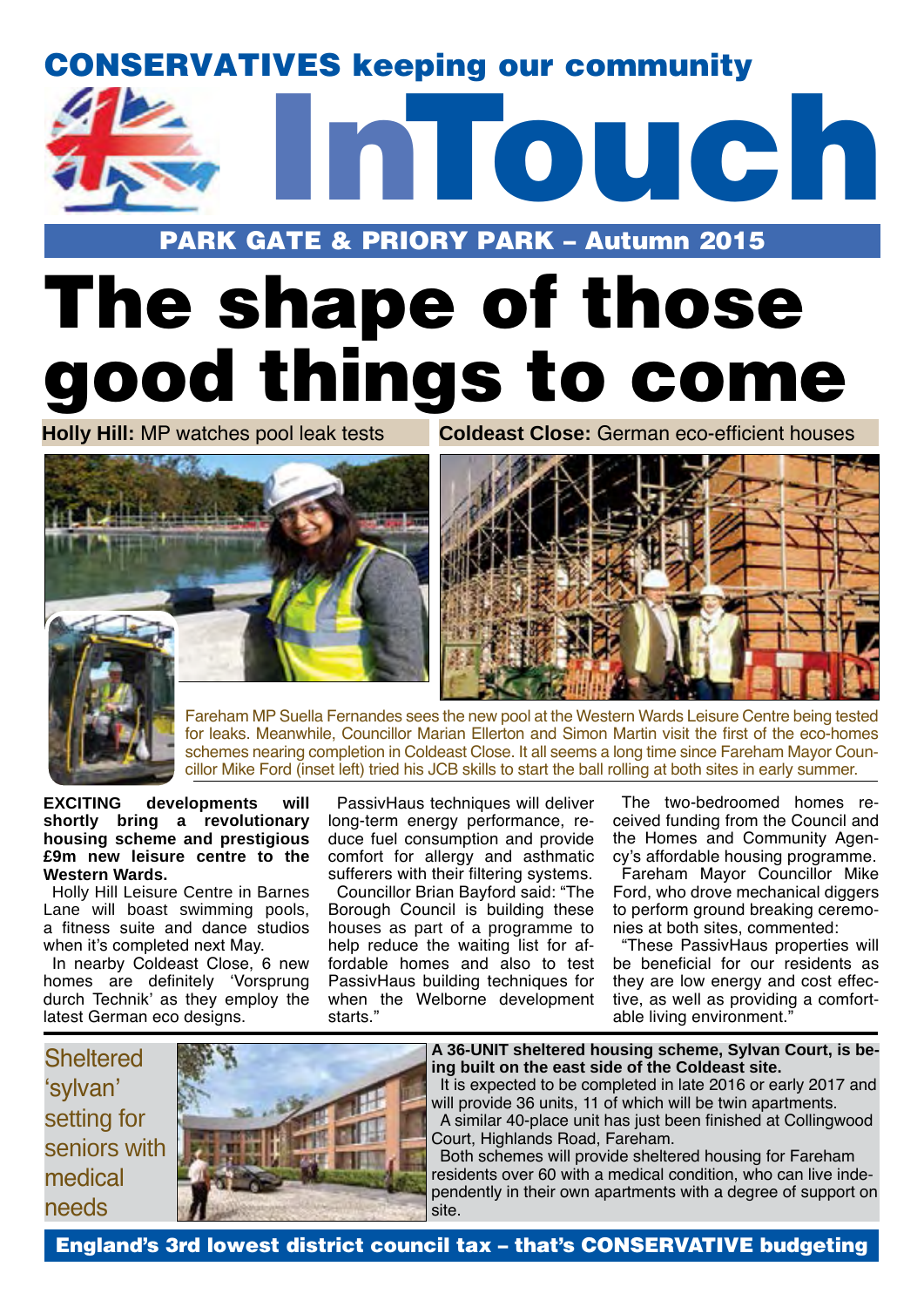#### **Traffic calming consultations**

When the bus gate from Whiteley was permanently opened to Botley Road for all vehicles except HGVs, we promised a consultation and funding for traffic calming on Swanwick Lane which has taken extra traffic rat running between Whiteley and Lower Swanwick.

Lower Swanwick and Swanwick residents were asked to comment on a report detailing the options.

An exhibition was held at Brookfield School on October 29 followed by a public meeting when residents gave their views.

A scheme will be now drawn up and consulted upon in the spring for implementation in the school summer holidays.

### **Siting suggestions invited**

Six flashing speed limit signs deployed along Botley Road, Burridge, Swanwick Lane, Swanwick and Yew Tree Drive, Whiteley are to be made permanent.

> Whether you voted for us or not, your Conservative councillors promise the highest standards of service to every-WE SERVE YOU ALL one in the community. Contact us any time and we'll respond personally within 48 hours.

But it costs a lot to change the batteries every fortnight, so they need their own power supply.

County Councillor Seán Woodward wants suggestions for the best places to site them for maximum deterrent effect.

#### **Still cash in Seán's kitty**

Seán Woodward still has £6,000 left in his 2015/16 grant fund available for local organisations to bid for. Locally, Burridge AFC (£1,250) is among groups who have benefited. Contact Seán if your organisation needs cash support for a project.

#### **New smoke alarms law**

Private landlords across Hampshire are being urged to apply for free smoke alarms and carbon monoxide detectors in the wake of new laws aimed at saving lives.

All private landlords must install a smoke alarm on each floor and carbon monoxide detectors in rooms with a solid fuel appliance. Failure to do so may lead to fines up to £5,000.

### Hospital bureaucracy scandal exposed | Coldeast homes go-ahead

He set up a successful Job Club at his local church in 2012 which has brought many people into full-time employment.

**Marian Ellerton** 230 Botley Road Burridge SO31 1BL Tel: 01489 570774 email: mellerton@fareham. gov.uk

**Seán Woodward** 8 Persian Drive Whiteley PO15 7BJ Tel: 01489 881030

email: sean.woodward@hants

gov.uk

**COUNTY COUNCILLOR Fareham Sarisbury**

### **BOROUGH COUNCILLORS Park Gate & Priory Park**



### COME AND JOIN US

If you support **Conservative** principles and would like to vote to select your Council and Parliamentary candidates, to attend social and political events or help us by delivering InTouch in your street, then why not join Park Gate Branch of Fareham Conservative Association? Please phone Marian Ellerton on 01489 570774.

**Brian Bayford** 6 Abshot Manor Little Abshot Lane Titchfield Common PO14 4LN Tel: 01489 577772 email: bbayford@fareham.gov.uk

#### **PLANNING permission has now been given for the final NHS housing development for the Coldeast site.**

Land to the south of Pine Walk will be developed and the area of trees from Coldeast Way to Brook Lane will be transferred to the Council when the building starts to protect the south facing residents of Pine Walk.

He said: "There are some historic rooms, our smallest function will cater for 24 people then we can go up to exclusive use with 200 plus people.

Councillors Brian Bayford and Marian Ellerton hope that when the final legalities are completed part of the area  $$ possibly up to the 'deer line' – can be sold to the Pine Walk residents.

In the meantime, the Council's arbour culturist is negotiating with NHS Property Services to ensure that all trees have been properly maintained before transfer.

# **SIMON MARTIN has joined the InTouch team**  He is Divisional Director for a large multi-nation-

al consultancy and lives in Burridge with his wife and four children.

environmental health officer for 5 years before moving into a successful career in waste management.





He is a school governor and has 20 years' experience at both primary and secondary schools.



**Ladies in pink raise £700 for breast cancer charity**



**DOZENS of ladies wore pink to support a national breast cancer charity.**

Women's Institutes from across the Western Wards combined to raise £700 towards The Haven, 35 The Square, Titchfield. The charity provides a wide range of therapies to help people cope with the physical and emotional effects of breast cancer.

The event was initiated by Lockswood WI and attracted 90 members and a few men. Fareham MP Suella Fernandes attended and promised to raise more money by taking part in the Great South Run.

The ladies were asked to wear something pink and events included a raffle, quiz, cake stall and guessing the number of pink balloons in a pink coloured Smart car.

Contact: Heidi Rehman at heidi.rehman@ thehaven.org.uk or phone 07769 335865

**FAREHAM Community Hospital, which cost £25m, has been open for 5 years – but only Monday to Friday for 45 hours a week.** 

The NHS ruled that before the second half can be developed the existing unit should be fully functional.

Now the scandal behind this red tape has been revealed. Whenever extra services were proposed, the Community Health Partnerships demanded users pay an extra fee at commercial rent for the space.

So the Red Cross medical loans store had not been used for 5 years as £6,000 pa rent was required.

Fareham & Gosport Clinical Commissioning Group has now agreed to pay the rent and the loan store will open from January 2016, but Fareham MP Suella Fernandes argues that the hospital will never operate fully if this bureaucracy continues.

She fully supports the issues raised by councillors and further discussions are to be held.

# Coldeast Mansion restoration nears completion

**IT SHOULDN'T be long before newly weds are being toasted in champagne in the palatial surroundings of restored Coldeast Mansion.**

Owner Nick Sutton plans to have Fareham's top functions venue open next spring.

"We want to do weddings but there are lots of conferences catering for the corporate sector, and we will cater for anything from a wake to a 50th birthday party.

"Upstairs there are 38 suites, where people can stay for anything from one night. There are three main rooms downstairs, meaning three events can happen at once."

Or the whole place can be hired out. There will be

boardrooms, dining rooms, bar areas and marquee in 14 acres of lovely grounds



with the original walled garden.

The site began to fall into ruin when it was vacated by the health authority in 1996 and it looked likely it would be pulled down to make way for more housing.

Nick, who has a wealth of property restoration experience, says he is hoping to see it finished by the end of the year.

Councillor Seán Woodward said: "I had the old mansion locally listed around 20 years ago while we tried to find a developer who would take it. love it and refurbish it.

"I am delighted with the progress Nick is making and will certainly be aiming to have it nationally listed once it is open."

**PHOTO:** Councillor Seán Woodward chats to mansion owner Nick Sutton.

**THE OLD crawler lane up Sarisbury Hill on the A27 Bridge Road at Lower Swanwick has been removed, the road resurfaced and cycle lanes put in.**

Drivers were using the centre lane to overtake at

great speed and carve up other road users at Sarisbury Green where the road reverted to single carriageway.

That is now impossible and indications are that the 30-mph limit is being obeyed and cyclists have some refuge with dedicated cycle lanes.

County Councillor Seán

Woodward, who asked for this work to be carried out

20 years ago, said: "I am really pleased the crawler lane has been removed and motor-

ists and cyclists have their own space."

# Crawler lane makes way for cyclists

**RESIDENTS of Nightingale Close and Peters Road repeatedly complained about contractors using the Peters Road entrance to the Strawberry Field site for inappropriate parking.**

Councillor Brian Bayford checked the planning permission and confirmed that contractors' vehicles were limited to Lockswood Road access.

Taylor Wimpey were told, but when the trouble continued the senior planning officer warned them a formal notice would be issued to stop all work on site unless they complied.

There has only been one short-term problem since, but please inform Councillor Bayford of recurrences.



# Contractors warned